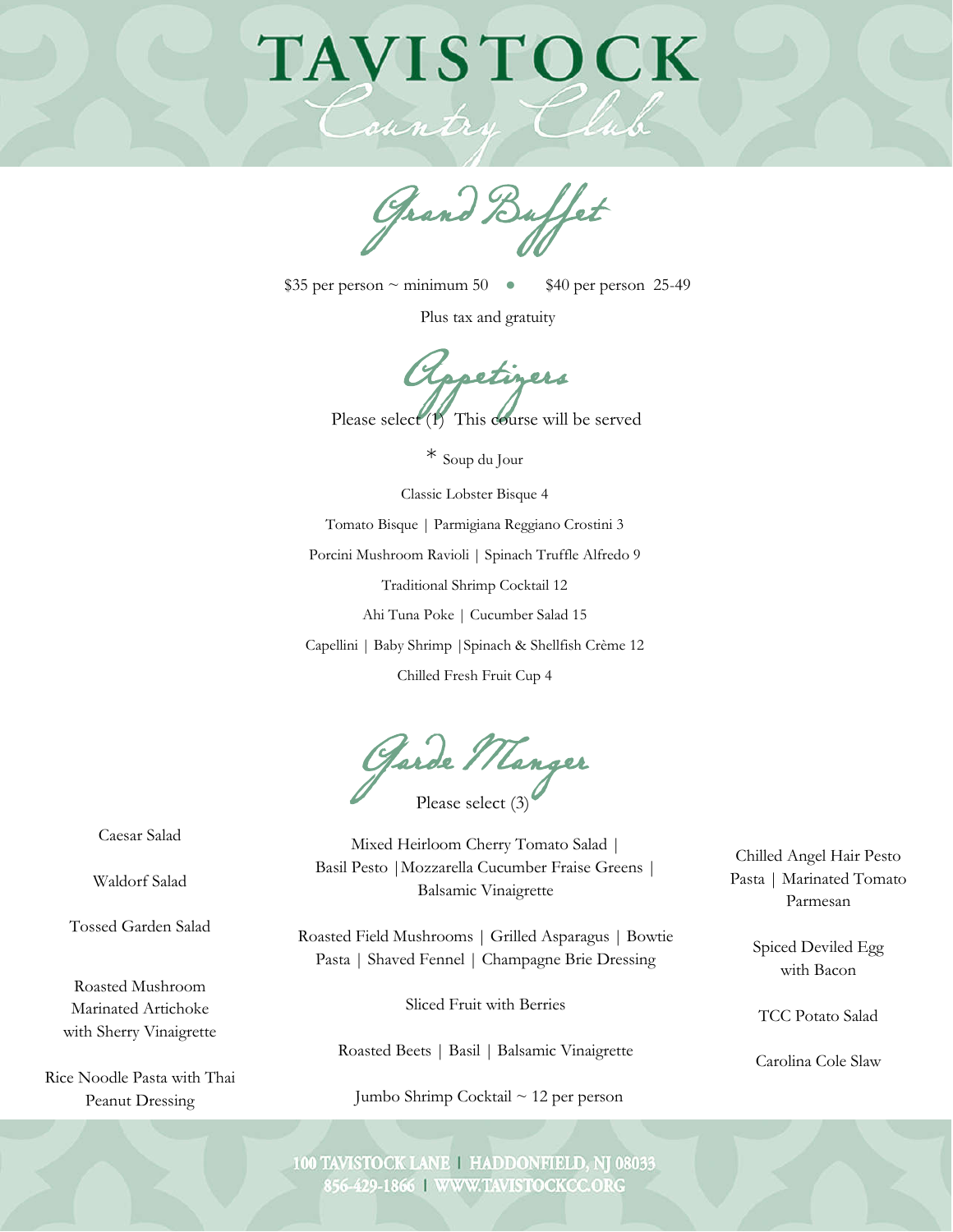## TAVISTOCK Country

Hand Carved Ice Piece

For Buffet Centerpiece ~ 195

Carved by Chef

Roast Tenderloin of Beef  $\sim$  12 p.p. Hot Corned Beef  $\sim$  7 p.p.

Baked Virginia Ham  $\sim$  7 p.p. Roast Prime Rib of Beef  $\sim$  12 p.p. Sirloin  $\sim$  10 p.p.

Roast Tom Turkey  $\sim$  7 p.p. Steamship Roast  $\sim$  12 p.p.

Hot Entrees

Please select (3)

Fillet of Sole Florentine with Lobster Sauce

Old Fashioned Beef or Chicken Pot Pie

Stir-fried Chicken | Charred Vegetables| Sesame Soy Sauce Fresh Steamed Rice

Roasted Turkey | Bread Stuffing

Mussels Marinara with Linguine

Grilled Marinated Flank Steak | Mushroom Jus

Porcini Mushroom Ravioli | Truffle Spinach Alfredo

Bow Tie Pasta | Sautéed Wilted Spinach Garlic Lemon Herb Sauce

Fettuccine Alfredo

Chicken Tempura | Ginger Orange Glaze

Shepherd's Pie with Potato Crust

Stir-Fried Shrimp |Charred Vegetables

Swedish Meatballs

Beef Bordeaux

100 TAVISTOCK LANE | HADDONFIELD, NJ 08033 856-429-1866 | WWW.TAVISTOCKCC.ORG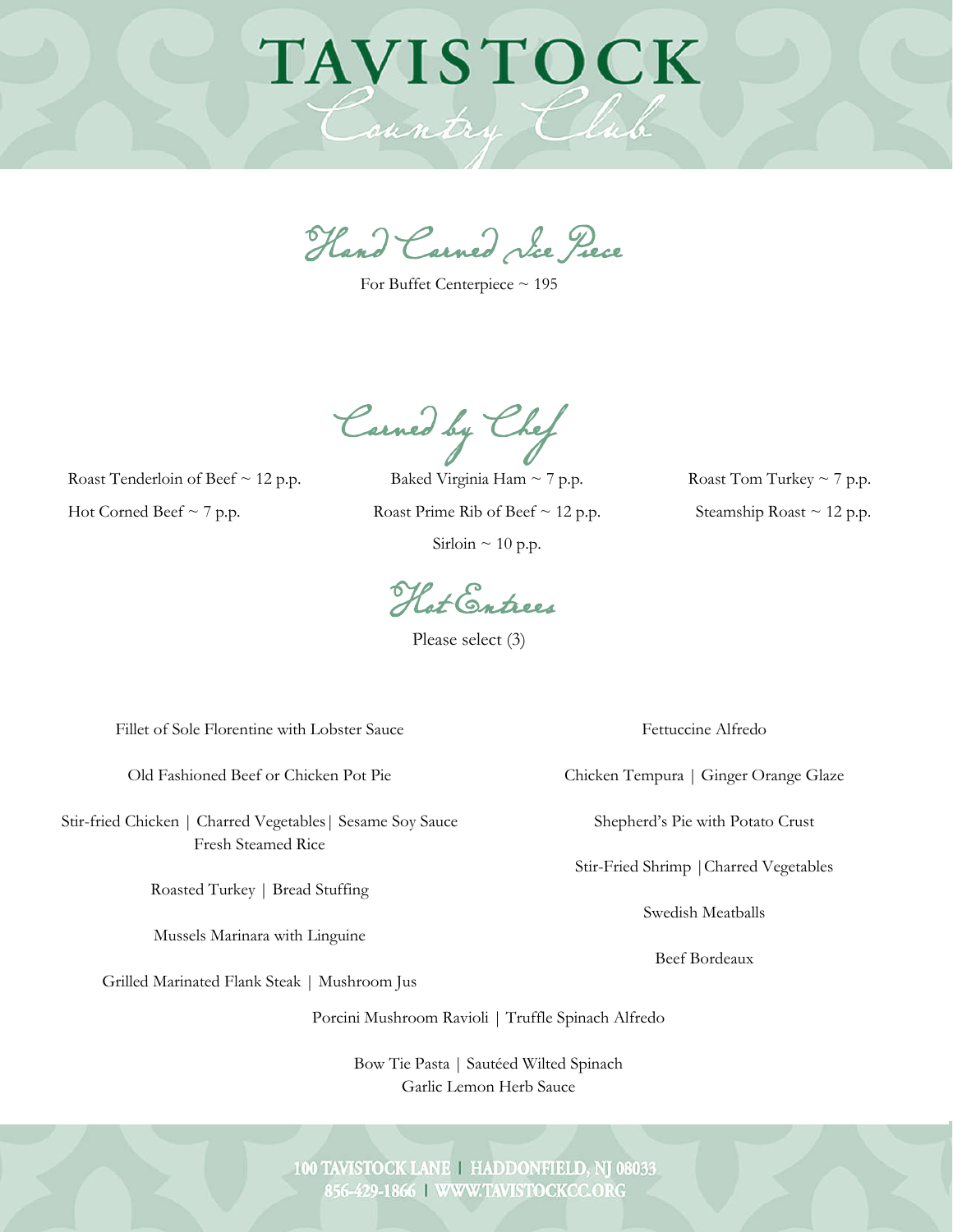## TAVISTOCK

Country Club

Accompaniments

Please select (3)

Rice Pilaf Buttered Egg Noodles Linguine with Herb Butter Vegetable du jour Sweet Potato Puree

Ginger Glazed Carrots Brown Sugar Baked Beans Eggplant and Zucchini Au Gratin Baked Macaroni with Cheddar Cheese Penne Pasta | Grilled Vegetables | Housemade Marinara

> Spiral Pasta with Mushrooms & Garlic Crème

Smashed New Potatoes Parmesan Potatoes Gratin Buttered Green Peas Honey Roasted Almond Haricot Verts Ratatouille Truffle Herb Potato Puree

Desserts

Please select (1) This course is served

Sherbet Melba Grand Marnier Cake Seasonal Fruit Crumble Double Chocolate Mousse Vanilla Ice Cream with Butter Rum Sauce

Lemon Chiffon Pie Apple Crumble

For the Connoisseur

Viennese Sweet Table ~ 12 per person Chef's Mini Display of Desserts: Cookies | Blondies | Lemon Bars | Cannolis ~ 7 per person Sundae Bar  $\sim$  7 per person  $\bullet$  add Waffles  $\sim$  3 per person

100 per Chef Attendant

100 TAVISTOCK LANE | HADDONFIELD, NJ 08033 856-429-1866 | WWW.TAVISTOCKCC.ORG